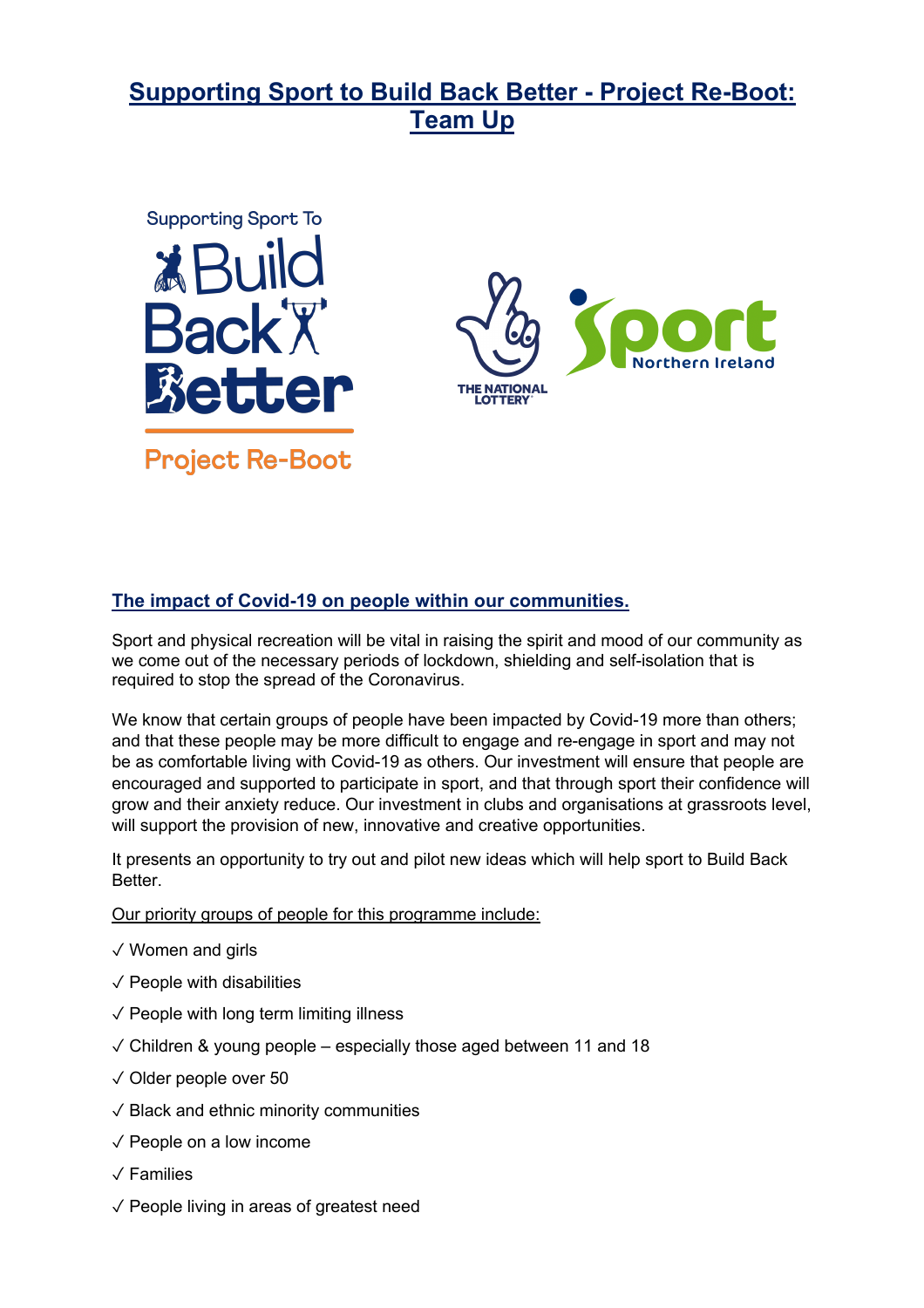# **What does the evidence tell us about who has been impacted the most?**

#### **COVID-19 Briefing Exploring attitudes and behaviours in England during the COVID-19 pandemic ( Sport England)**

This survey explores the amount and type of activity being undertaken, how activity is changing over time, who people are being active with, and what they are thinking and feeling about being active. This report summarises the results from a weekly survey carried out for Sport England between 3rd April and 25th May 2020, and then monthly from June 2020 onwards.

By Mid-May, Sport England reported that physical activity levels were highest since reporting began; almost every group saw an increase in participation but many inequalities continue:

- 11% said they did no activity (any duration) in the last week, the lowest figure yet.
- 7% of children did no activity (lowest yet), and
- 93% did some (highest yet).
- The participation gaps for disability and gender continue.

In terms of worries and concerns about returning to activity; people were most concerned about social distancing (24%) and catching the virus (11%). Attitudes show that ongoing challenges and uncertainty around the virus and restrictions may be affecting attitudes.

The first report on Phase 3 was released at the beginning of November. Activity levels had fallen for men, women, people aged 16-34, social grades C2DE, people without children in the house, and disabled people or those with a longstanding condition/illness.

## **Children's experience of physical activity in lockdown**

This recent report from Sport England has shown how the restrictions are impacting children. While the majority of children under 16 (93%) have continued to do something to stay active during lockdown the amount of activity they are doing has fallen. The number of children meeting the Chief Medical Officer's guidelines (of taking part in sport or physical activity for an average of 60 minutes or more every day) has dropped from 47% to 19%.

- 43% are doing less than half an hour of daily activity
- 7% are doing nothing.

Pre-lockdown inequalities have also continued. 13% of children from less affluent backgrounds have done no exercise (vs. 6% from more affluent) and 9% of secondary school pupils are also doing nothing (vs. 5% primary).

However, lockdown appears to have brought about some behavioural changes: Whilst 12% of BAME children are inactive (vs. 6% white), they are more likely to say that they have increased activity during lockdown.

Similarly, girls are more likely to say that they are being more active during lockdown.

Those from a BAME background say that are enjoying being active more than usual. This coupled with an increase in girl's activity levels, suggests that a **shift away from organised, competitive activity** appears to be **proving beneficial for traditionally less engaged groups of children.**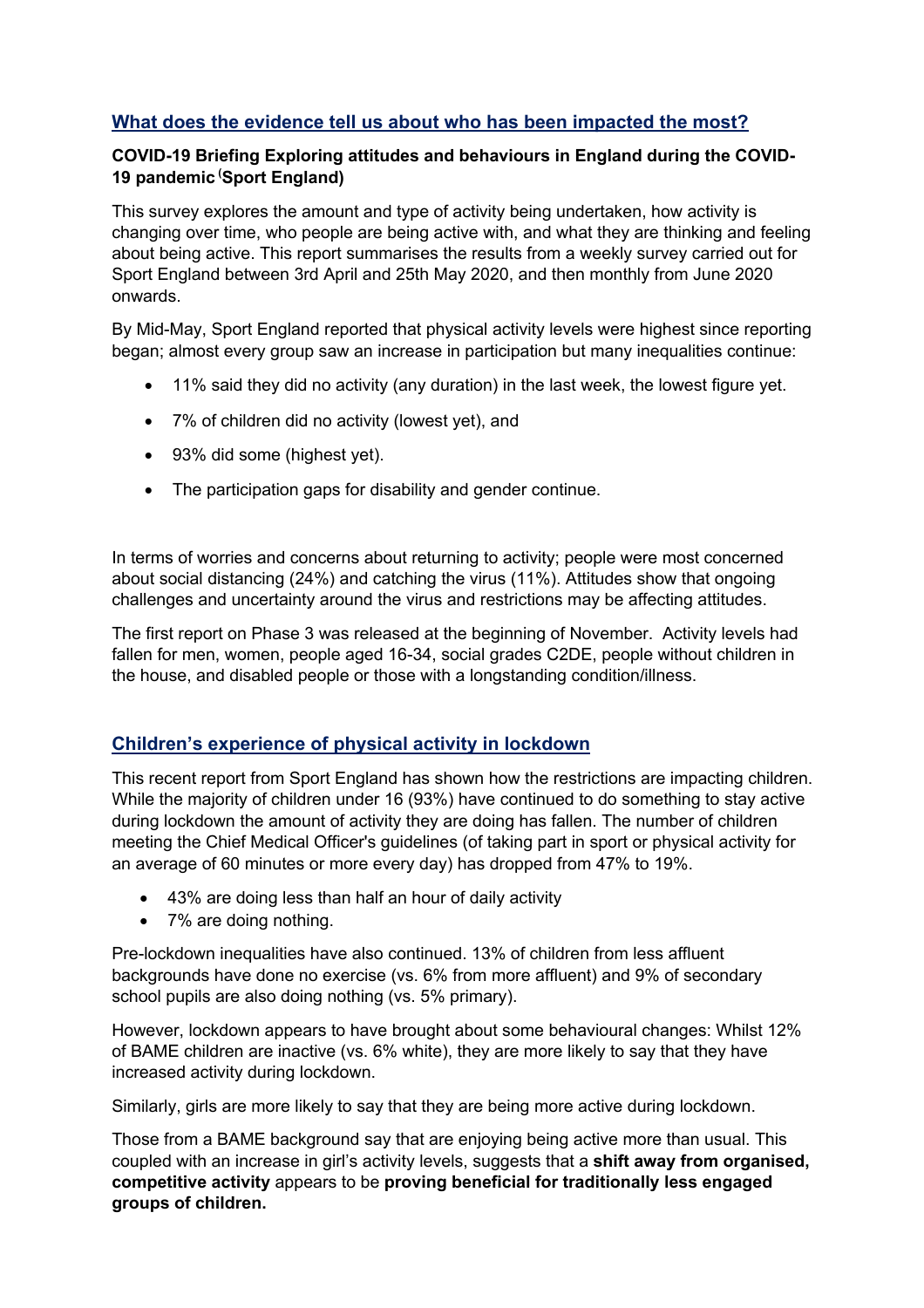Barriers to being active include lack of access to usual clubs and facilities (36%), local spaces/pitches (24%) and concerns about the virus (14%). Those with access to outdoor space are more likely to have done an hour or more of activity a day than those that do not (20% vs. 13%). Significantly, over one-third of children (36%) say they've had less chance to be active as they are not at school.

Find out more: https://www.sportengland.org/know-your-audience/demographicknowledge/coronavirus

#### **An Overview of the Sport-Related Impacts of the COVID-19 Pandemic on Children**

Compiled based on the input of 37 experts and practitioners in the fields of child rights, protection, and safeguarding in sport; this paper published in June 2020 by the Centre for Sport and Human Rights focuses on the potential impacts of COVID-19 on children associated with sport. It identifies the key impacts in four main areas:

- 1. On-going sport,
- 2. The absence of sport,
- 3. Children in vulnerable and special situations, and
- 4. Future impacts and concerns.

The paper also identifies that the crisis presents opportunities, including highlighting the **key role played by sport in society** and this can now be **better recognised and valued** at a range of levels.

At the family level, the lockdown may have **heightened awareness** of the vital need for children to be engaged on a regular basis in sport and physical activities; and has also **created opportunities** for parents and caregivers to spend more time with their children.

More broadly, the higher risk of severe complications of the disease experienced by persons with conditions associated with low levels of physical activity, such as obesity, **underscores the value of children's participation** in sports as a preventative health measure.

There may also be some good practices which have occurred due to the pandemic which can be retained as the lockdown is lifted e.g. it is reported that some children with disabilities are finding **new opportunities to engage** in sport with their coaches/teachers via the internet. This time provided during the pandemic can also be seen as an **opportunity for sport professionals to upskill** in the area of disability inclusion through for example online resources. There is also an opportunity to use this time of reflection and self-assessment to ensure that sport is a safe space when children are able to return to participate or compete.

The paper concludes with a call to action with the identification of a number of action points:

- 1. All key stakeholders should consider how they can **mitigate the impact** of the pandemic on children in sport.
- 2. **Resources** need to be developed to build capacity among sport professionals and volunteers in supporting children who are struggling due to exposure to COVID-19 or related impacts - during the pandemic as well as navigating return to play.
- 3. Stakeholders should **engage with children** living is a variety of contexts to learn their perceptions and concerns about the impact of the pandemic on their sporting activities and ensure that their views are taken into account in decision making.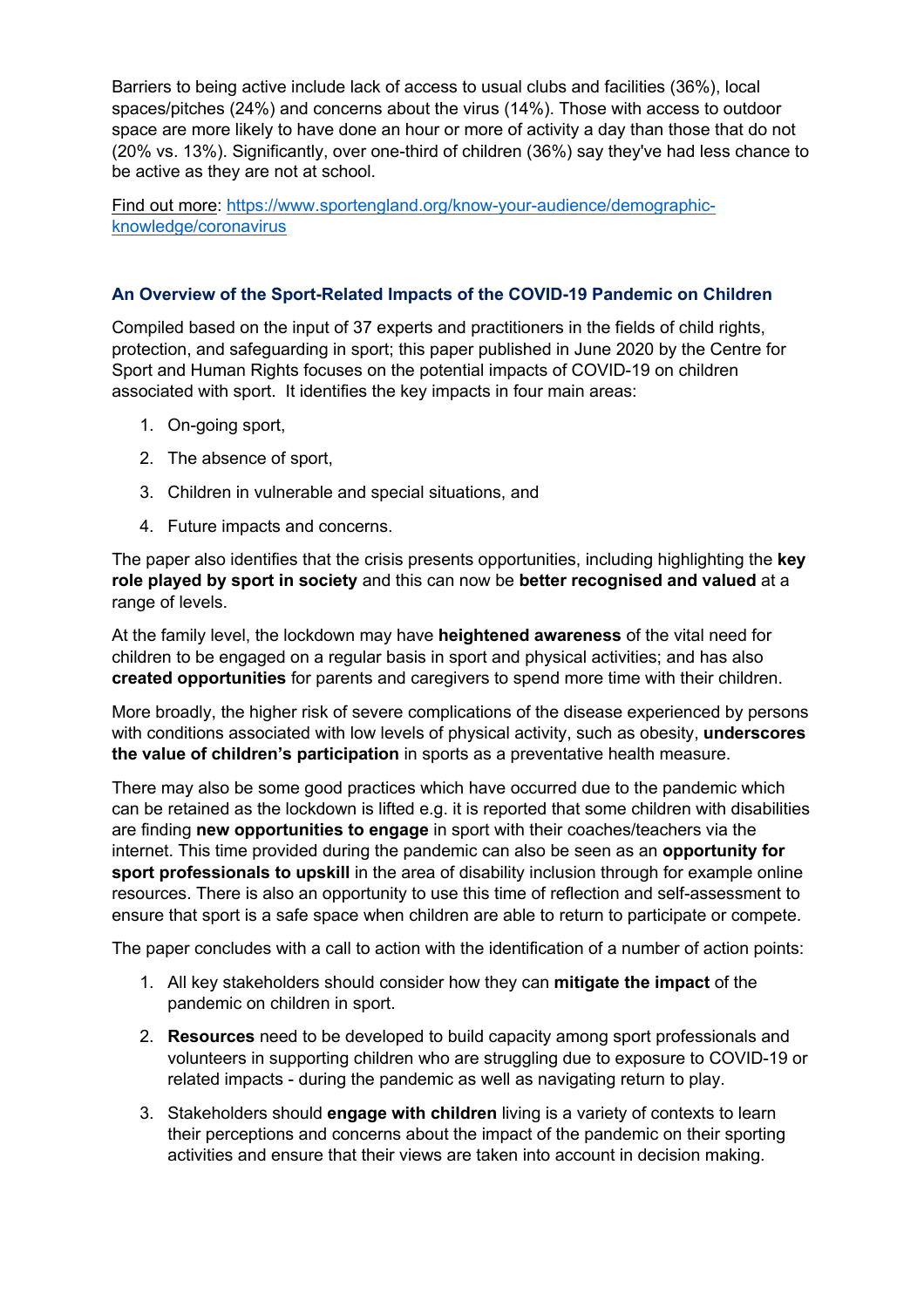- 4. In the recovery from the COVID-19 pandemic, efforts should be made to **build back better sport** for children. This includes ensuring that all organised sport for children has implemented safeguarding policies and procedures; prioritises physical and mental well-being; promotes inclusiveness; and fully respects and protects the rights of children.
- 5. All stakeholders should identify measures to **make sport more resilient** to future crisis and to use sport as a vehicle to increase society's resilience to crisis.

Find out more:

https://www.sporthumanrights.org/uploads/resources/An\_Overview\_of\_the\_Sport-Related Impacts of the COVID-19 Pandemic on Children.pdf

#### **NI Sport & Human Rights Forum Webinar - 'What, no Sport?**

#### **The impact of Covid-19 restrictions on Sport & Physical Activity for children'**

The Northern Ireland Human Rights Forum hosted a webinar on 4<sup>th</sup> November 2020, looking at the impact of Covid 19 restrictions on Sport and Physical Activity. Key note speaker Marie Murphy, Professor of Exercise & Health and Dean of Postgraduate Research at the University of Ulster presented on this topic. Professor Murphy presented findings on how Covid 19 has affected children's activity, this was evidenced through research showing the detrimental impact Covid 19 has on children and young people.

Within an education context in Northern Ireland Professor Murphy highlighted that anecdotally that although schools had reopened, the provision for sport and physical activity within schools has been impacted due to the Covid 19 pandemic, for instance;

- Schools have reopened but opportunities often reduced
- Restrictions on movement around school
- Less use of public transport (less walking)
- PE spaces (halls and gyms) repurposed for socially distanced teaching
- Even 'daily mile' participation down
- Breaks / recess reduced

During and after the first lockdown anecdotal evidence suggests that there is an **increased drop-out (**perhaps lost to sport), **children and young people's fitness, skills and development has regressed,** and there has been **increased mental health challenges** becoming prevalent with in children and young people.

In conclusion Professor Murphy identified the following high level impacts which Covid 19 has had on children and young people within the sporting context;

- Drop out already an issue has been increased lack of participation, this had been magnified during the Covid 19 pandemic.
- Covid 19 has led to the increased likelihood of increasing 'drop out' a generation lost to sport'?
- Missed developmental opportunities (windows) to learn new skills may disadvantage future trajectory.
- Schools had re-opened but often with limited opportunities or significantly reduced physical activity.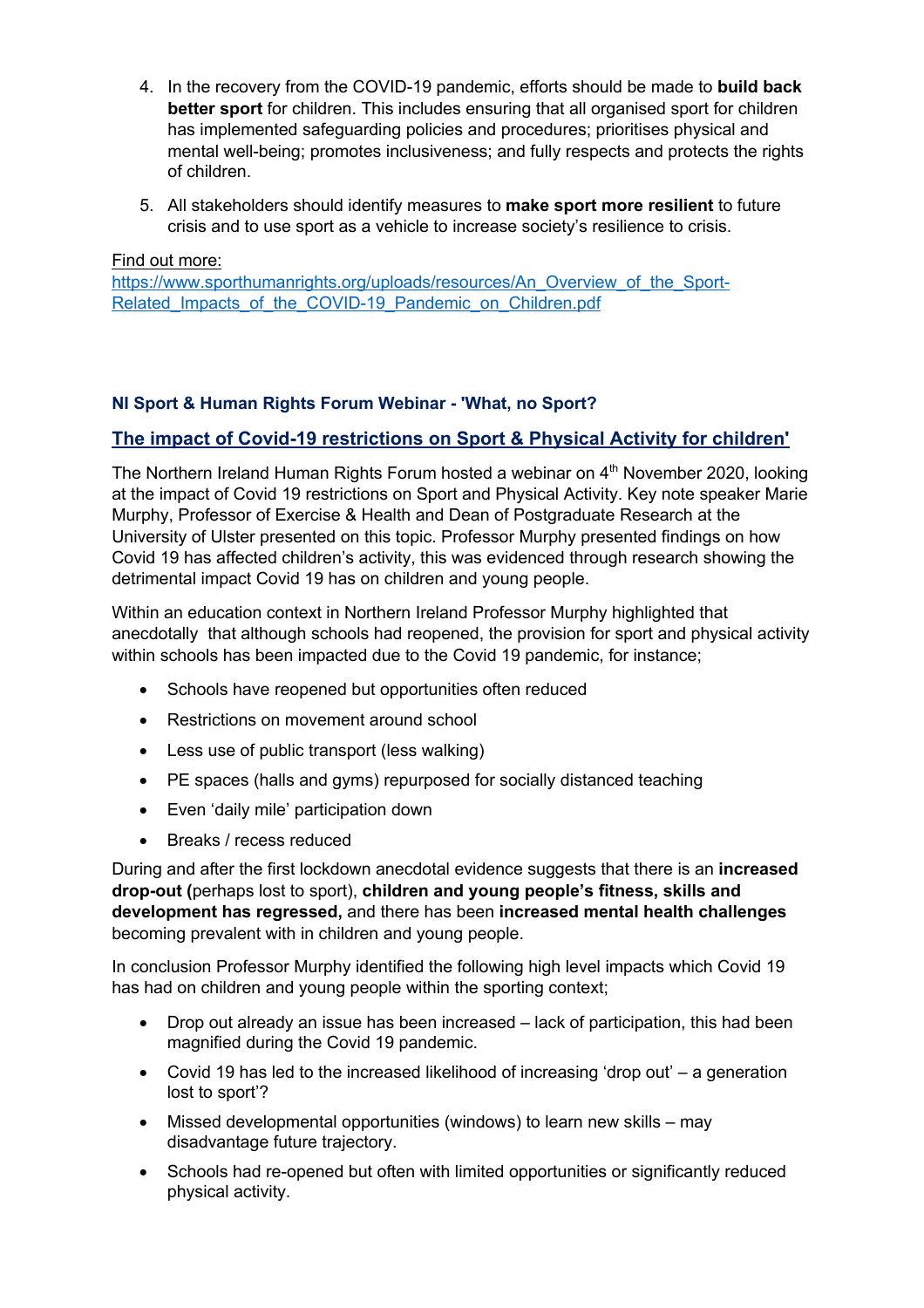• Social /mental health impact of reduced peer interaction

Find out more: https://www.nihrc.org/news/detail/sport-human-rights-forum-hosts-webinaron-impact-of-covid-on-childrens-access-to-sport

# **The Impact of Covid-19 on Women in Sport**

The impacts of COVID-19 are being felt harder by women and girls in many areas of life due to gender inequalities, and we see this mirrored in sport. A paper developed by UN WOMEN, '**COVID-19, Women, Girls and Sport: Build Back Better',** focused on the impacts of COVID-19 on women and girls in a global perspective specifically reflecting on Girls Participation in Sport.

The lack of physical activity, the social isolation, and deteriorating financial situations of families can lead to an **increase in their levels of stress, anxiety, loneliness and depression challenging their mental health and wellbeing**. Under these conditions a large number of girls are at high risk for physical and sexual violence, unplanned pregnancies, and child marriage.

Girls are now **losing contact** with the vital support system that sports and schools have provided – through peer to peer learning and professional coaches and facilitators. These are sometimes the only safe space available, leaving them to face challenges such as domestic violence, increased burdens of care, and economic survival on their own. School closures represent much more than a space for academic learning and, through quality physical education curricula, provide an **opportunity for students to develop the physical, social and emotional skills needed to navigate delicate life transitions and increase individual resilience.** Some projects and schools are trying to keep children and adolescents engaged in physical education and targeted sports activities online, however not all had already developed the skills to do so, nor do all participants have access to the internet.

Many girls will be unable to return to sports practice, as traditional roles will have set in and their contributions to the economy and care for the family will be seen as necessary to family well-being and even survival, overshadowing the "luxury" of their sport practice. Moreover, families and teachers will be especially concerned for children and adolescents to catch up the missed time away from school. **Sports and physical education lessons may not be a priority.** 

The UN states that even if all these barriers are overcome, grassroots organisations risk not being able to continue offering sport programmes. For girls whose parents **lost incomes,** they may have to drop out of sport because their families can **no longer "pay to play**" or **cover the costs** related to their engagement in sport.

Find out more: https://lac.unwomen.org/en/digiteca/publicaciones/2020/06/covid-19-mujeresninas-deporte-reconstruir-mejor

## **The Impact of Covid- 19 on Disability Sport**

The **Activity Alliance** published a report in September 2020 highlighting the impact Covid-19 has had on an impact the on sport and physical activity levels of people with a disability. Key findings included: